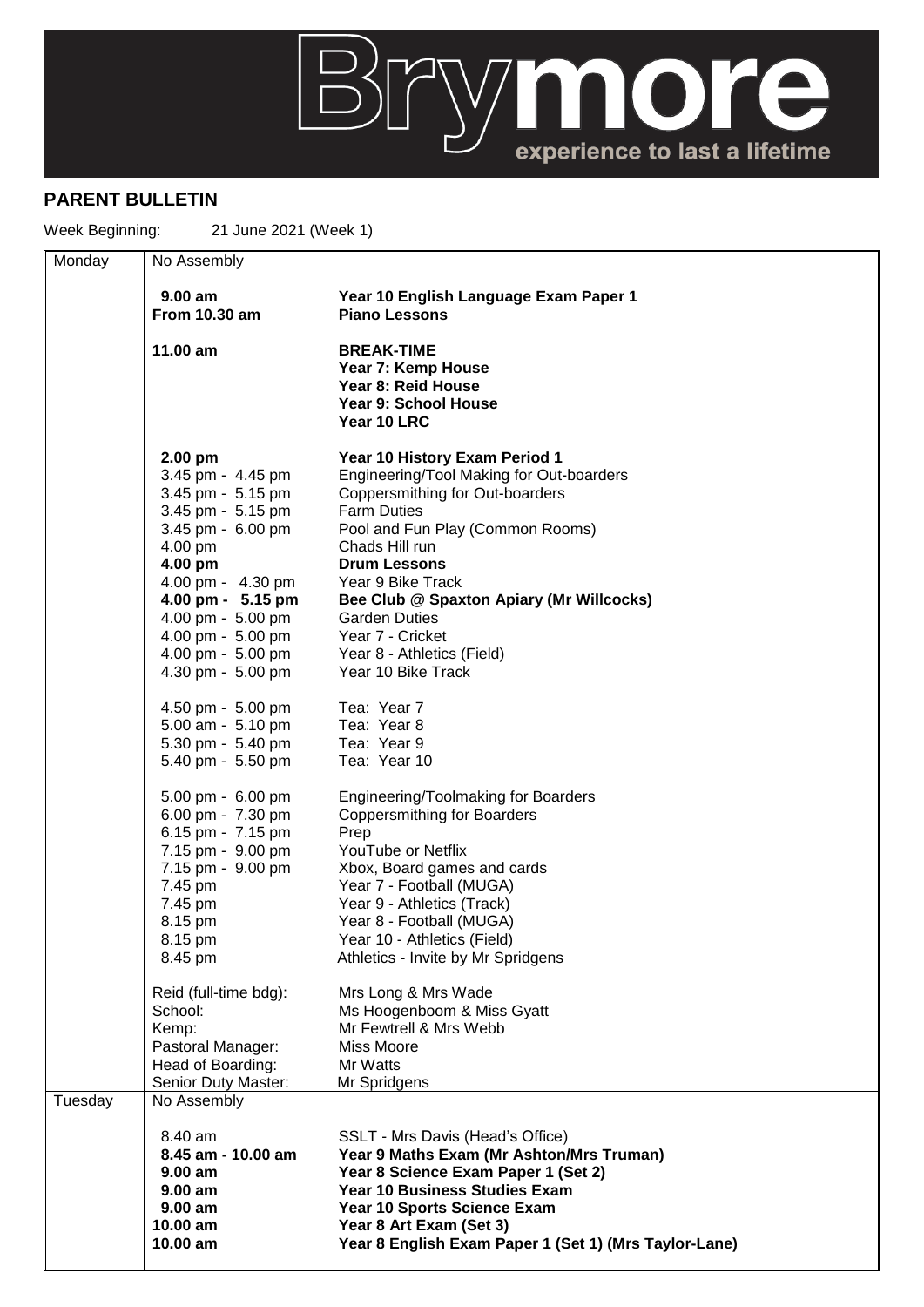|           | 11.00 am                                  | <b>BREAK-TIME</b>                                        |
|-----------|-------------------------------------------|----------------------------------------------------------|
|           |                                           | Year 7: Kemp House                                       |
|           |                                           | Year 8: Reid House                                       |
|           |                                           |                                                          |
|           |                                           | Year 9: School House                                     |
|           |                                           | Year 10 LRC                                              |
|           |                                           |                                                          |
|           | Lunchtime                                 | <b>School Choir (Room 9)</b>                             |
|           | $1.50$ pm                                 | Year 10 English Exam (Group 10B)                         |
|           | $2.00$ pm                                 | Year 10 Science Exam Paper 1                             |
|           | 3.45 pm - 4.45 pm                         | Engineering/Tool Making for Out-boarders                 |
|           | 3.45 pm - 5.15 pm                         | Extra Blacksmithing for Out-boarders                     |
|           |                                           |                                                          |
|           | 3.45 pm - 5.15 pm                         | <b>Farm Duties</b>                                       |
|           | 3.45 pm - 6.00 pm                         | Pool and Fun Play (Common Rooms)                         |
|           | 4.00 pm                                   | Chads Hill run                                           |
|           | 4.00 pm - 5.00 pm                         | <b>Garden Duties</b>                                     |
|           | 4.00 pm - 5.00 pm                         | Year 9 - Cricket                                         |
|           | 4.00 pm - 5.00 pm                         | Year 10 - Athletics (Field)                              |
|           |                                           |                                                          |
|           | 4.50 pm - 5.00 pm                         | Tea: Year 7                                              |
|           | 5.00 am - 5.10 pm                         | Tea: Year 8                                              |
|           | 5.30 pm - 5.40 pm                         | Tea: Year 9                                              |
|           | 5.40 pm - 5.50 pm                         | Tea: Year 10                                             |
|           |                                           |                                                          |
|           | 5.00 pm                                   | <b>Guitar Lessons</b>                                    |
|           | 5.00 pm - 6.00 pm                         | <b>Woodwork for Boarders</b>                             |
|           | 6.00 pm - 7.30 pm                         | <b>Extra Blacksmithing for Boarders</b>                  |
|           | 6.15 pm - 7.15 pm                         | Prep                                                     |
|           |                                           |                                                          |
|           | 7.15 pm - 7.45 pm                         | School House POD A - Lacrosse (MUGA)                     |
|           | 7.15 pm - 9.00 pm                         | YouTube or Netflix                                       |
|           | 7.15 pm - 9.00 pm                         | Xbox, Board games and cards                              |
|           | 7.30 pm - 9.00 pm                         | <b>Extra Blacksmithing for Boarders</b>                  |
|           | 7.45 pm                                   | Year 9 - Football (MUGA)                                 |
|           | 7.45 pm                                   | Year 7 - Athletics (Track)                               |
|           | 8.15 pm                                   | Year 10 - Football (MUGA)                                |
|           | 8.15 pm                                   | Year 8 - Athletics (Field)                               |
|           |                                           |                                                          |
|           | 8.45 pm                                   | Athletics - Invite by Mr Spridgens                       |
|           |                                           |                                                          |
|           | Reid (full-time bdg):                     | Mrs Long & Mrs Wade                                      |
|           | School:                                   | Miss Owen & Miss Gyatt (Ms Hoogenboom - Poolside Office) |
|           | Kemp:                                     | Mr Fewtrell & Mrs Webb                                   |
|           | Pastoral Manager:                         | Miss Moore                                               |
|           | Head of Boarding:                         | (Day) Mr Watts                                           |
|           | Deputy Head of Boarding: Mrs Featherstone |                                                          |
|           | Senior Duty Master:                       | Mr Spridgens                                             |
| Wednesday | No Assembly                               |                                                          |
|           |                                           |                                                          |
|           | $9.00 a$ m                                | Year 10 English Literature Exam Paper 1 & 2              |
|           | 9.00 am                                   | Year 8 English Exam Paper 1 (Set 2) (Mrs Taylor-Lane)    |
|           |                                           |                                                          |
|           | 11.00 am                                  | <b>BREAK-TIME</b>                                        |
|           |                                           | Year 7: Kemp House                                       |
|           |                                           |                                                          |
|           |                                           | Year 8: Reid House                                       |
|           |                                           | Year 9: School House                                     |
|           |                                           | Year 10 LRC                                              |
|           |                                           |                                                          |
|           | Lunchtime                                 | The Message (Room 9)                                     |
|           | 1.00 pm - 2.00 pm                         | <b>School Nurses (Meeting Room)</b>                      |
|           | $1.55$ pm                                 | Year 7 History Exam (Set 2)                              |
|           | 1.55 pm                                   | Year 8 Science Exam Paper 1 (Set 3)                      |
|           | 2.00 pm                                   | Year 10 DT Exam (Set 1 & 2) (Hall) / (Set 3) (Classroom) |
|           | 2.50 pm                                   | Year 7 History Exam (Set 1)                              |
|           | 2.50 pm                                   | Year 8 Science Exam Paper 1 (Set 1)                      |
|           |                                           |                                                          |
|           | 3.45 pm - 4.45 pm                         | Archery for Out-boarders                                 |
|           | 3.45 pm - 5.15 pm                         | <b>Farm Duties</b>                                       |
|           | 3.45 pm - 5.15 pm                         | <b>Blacksmithing for Out-boarders</b>                    |
|           | 3.45 pm - 6.00 pm                         | Pool and Fun Play (Common Rooms)                         |
|           | 4.00 pm                                   | Chads Hill run                                           |
|           | 4.00 pm - 5.00 pm                         | <b>Garden Duties</b>                                     |
|           | 4.00 pm - 5.00 pm                         | Year 8 - Cricket                                         |
|           | 4.00 pm - 5.00 pm                         | Year 7 - Athletics (Field)                               |
|           | 5.00 pm - 6.00 pm                         | <b>Archery Boarders</b>                                  |
|           |                                           |                                                          |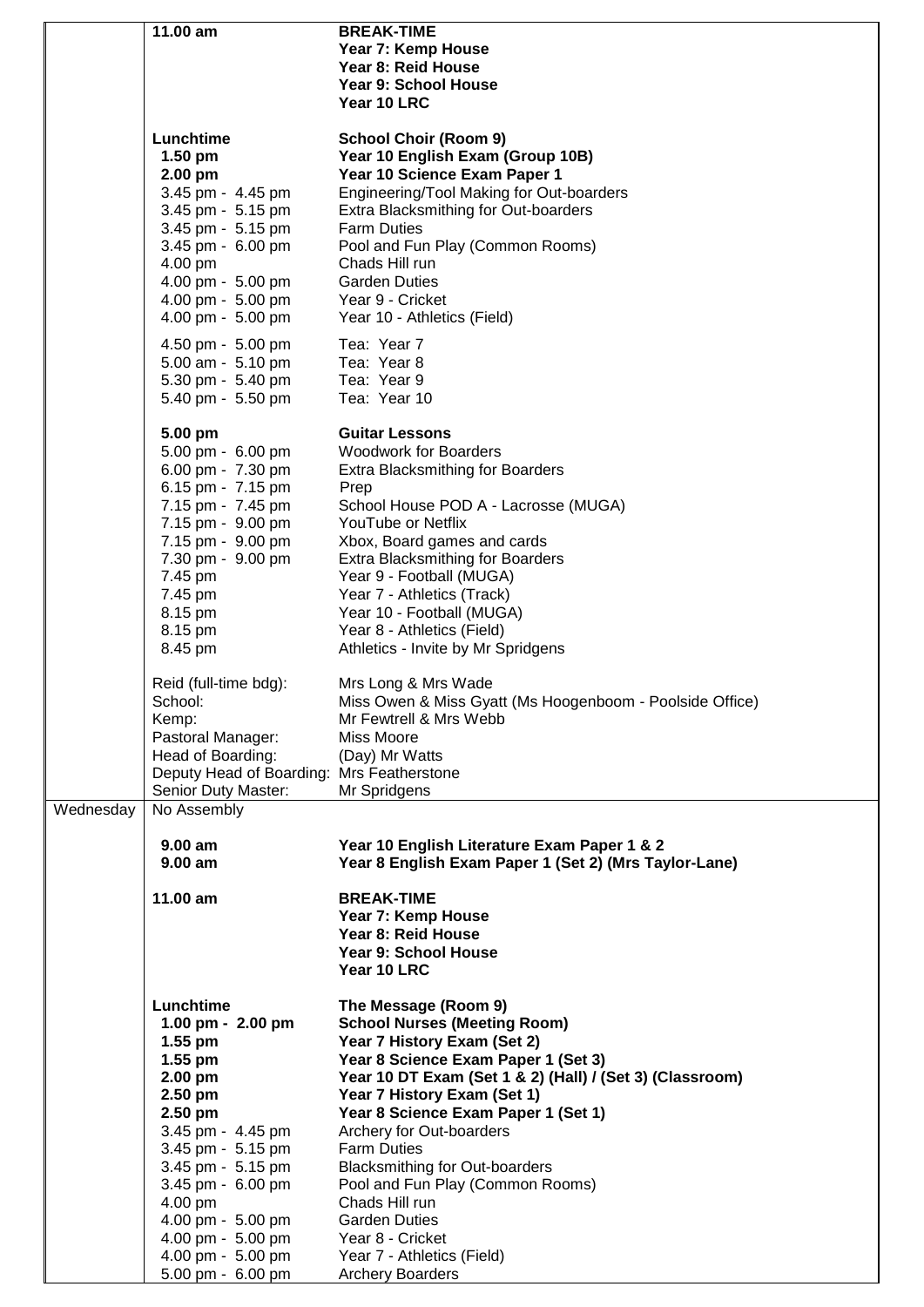|          | 4.50 pm - 5.00 pm<br>5.00 pm - 5.10 pm<br>5.30 pm - 5.40 pm<br>5.40 pm - 5.50 pm                                                                                        | Tea: Year 7<br>Tea: Year 8<br>Tea: Year 9<br>Tea: Year 10                                                                                                                                                                                                                                                                         |
|----------|-------------------------------------------------------------------------------------------------------------------------------------------------------------------------|-----------------------------------------------------------------------------------------------------------------------------------------------------------------------------------------------------------------------------------------------------------------------------------------------------------------------------------|
|          | 6.00 pm - 7.30 pm<br>6.15 pm - 7.15 pm<br>7.15 pm - 7.45 pm<br>7.15 pm - 9.00 pm<br>7.30 pm - 9.00 pm<br>7.30 pm<br>7.45 pm<br>7.45 pm<br>8.15 pm<br>8.15 pm<br>8.45 pm | <b>Blacksmithing for Boarders</b><br>Prep<br>School House POD B - Lacrosse (MUGA)<br>YouTube or Netflix<br><b>Blacksmithing Boarders</b><br>Young Farmers via MS TEAMS<br>Year 7 - Football (MUGA)<br>Year 9 - Athletics (Field)<br>Year 8 - Football (MUGA)<br>Year 10 - Athletics (Track)<br>Athletics - Invite by Mr Spridgens |
|          | Reid (full-time bdg):<br>School:<br>Kemp:<br>Pastoral Manager:<br>Head of Boarding:<br>Deputy Head of Boarding: Mrs Featherstone<br>Senior Duty Master:                 | Mrs Long & Mrs Wade<br>Ms Hoogenboom & Miss Gyatt<br>Mrs Featherstone & Mrs Webb<br>Miss Moore<br>Mr Watts<br>Mr Spridgens                                                                                                                                                                                                        |
| Thursday | No Assembly<br>$9.00$ am<br>$9.00$ am<br>$9.00$ am                                                                                                                      | Year 8 Science Exam Paper 2 (Set 1)<br>Year 8 Science Exam Paper 2 (Set 3)<br>Year 10 Computer Science Paper 1                                                                                                                                                                                                                    |
|          | 11.00 am                                                                                                                                                                | <b>BREAK-TIME</b><br>Year 7: Kemp House<br>Year 8: Reid House<br>Year 9: School House<br>Year 10 LRC                                                                                                                                                                                                                              |
|          | 11.20 am<br>$11.20$ am                                                                                                                                                  | Year 10 English Exam (Group 10A) (Classroom)<br>Year 9 Science Exam (Hall)                                                                                                                                                                                                                                                        |
|          | 12.20 pm<br>12.20 pm<br>Lunchtime<br>$1.55$ pm<br>$1.55$ pm<br>$2.00$ pm<br>2.00 pm<br>2.00 pm                                                                          | Year 7 English Exam Paper 1 (Set 3)<br>Year 8 Horticulture Exam (Set 2)<br><b>School Choir (Room 9)</b><br>Year 7 Science Exam (Set 2)<br>Year 8 Science Exam Paper 2 (Set 2)<br>Year 10 History Exam Paper 3<br><b>Year 10 Geography Exam</b><br>Virtual presentation on Knife Crime & County Lines                              |
|          | 3.45 pm - 4.45 pm<br>3.45 pm - 5.15 pm<br>3.45 pm - 6.00 pm<br>4.00 pm<br>4.00 pm - 4.45 pm<br>4.00 pm - 5.00 pm<br>4.00 pm - 5.00 pm<br>4.00 pm - 5.00 pm              | (link has been sent to parents via MyEd)<br>Woodwork for Out-boarders<br><b>Farm Duties</b><br>Pool and Fun Play (Common Rooms)<br>Chads Hill run<br>Year 7 & 8 Bike Track<br>Year 10 - Cricket<br>Year 9 - Athletics (Field)<br><b>Garden Duties</b>                                                                             |
|          | 4.50 pm - 5.00 pm<br>5.00 am - 5.10 pm<br>5.30 pm - 5.40 pm<br>5.40 pm - 5.50 pm                                                                                        | Tea: Year 7<br>Tea: Year 8<br>Tea: Year 9<br>Tea: Year 10                                                                                                                                                                                                                                                                         |